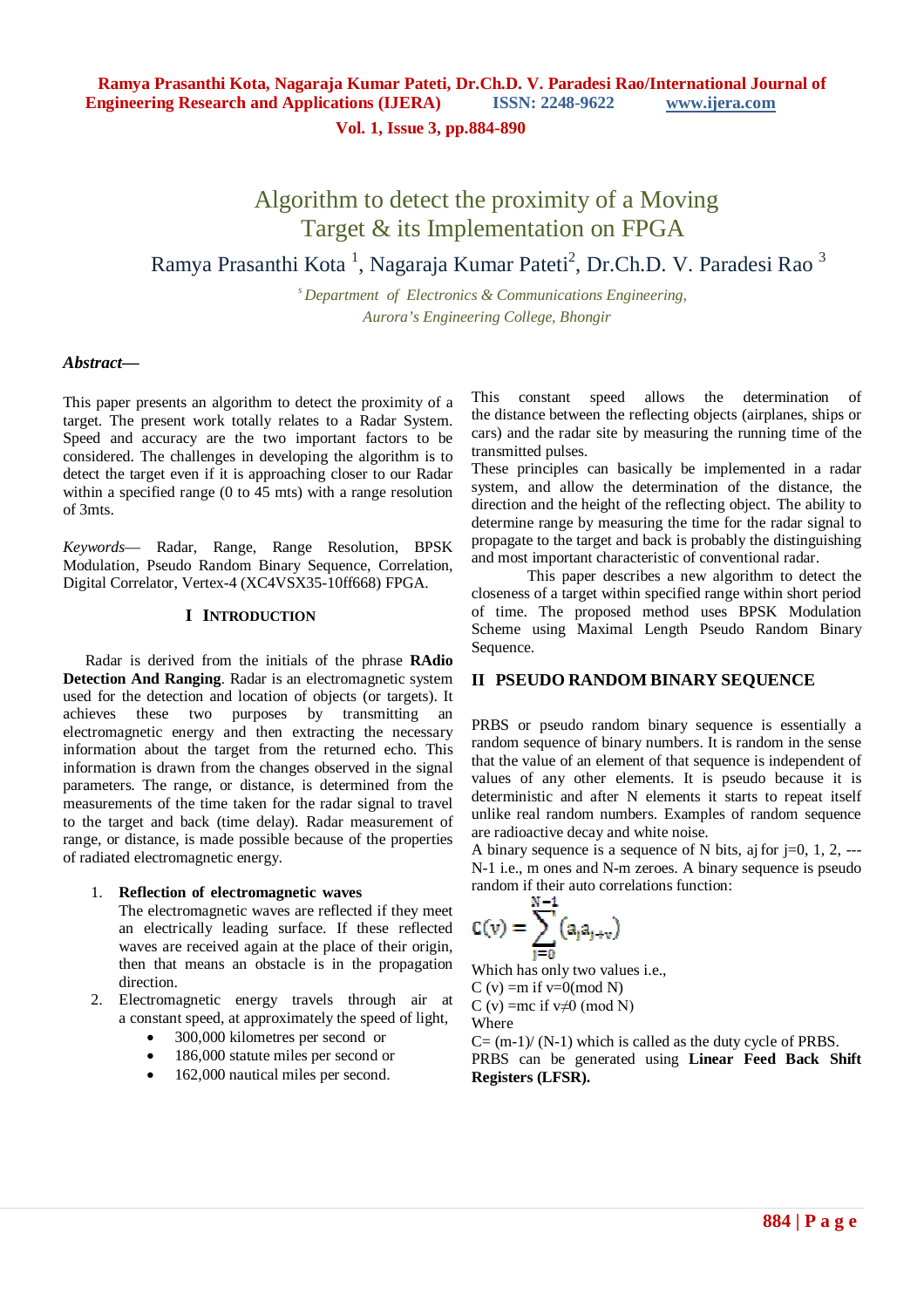#### **Vol. 1, Issue 3, pp.884-890**

#### **CHARACTERISTICS OF MAXIMAL LENGTH TAP SEQUENCES:**

Period of an LFSR is the length of the output stream before it repeats. Besides being non repetitive, a period of maximal length stream has other features that are characteristics of random streams.

#### 1. **Sums of ones and zeroes**

In one period of a maximal length stream, the sum of all ones will be one greater than the sum of all zeroes.

2. If the length of sequence is  $N=2^{m-1}$  where m is number of shift register stages, then it is maximal length sequence otherwise non-maximal length sequence.

#### 3. **Runs of ones and zeros**

A run is a pattern of equal values in the bit stream. One period of an n bit LFSR with a maximal length tap sequence will have  $2^{n-1}$  runs. For example a 5 bit device yields 16 runs in one period. ½ the runs will be one bit long , 1/4 the runs will be 2 bits long, 1/8 the runs will be 3 bits long etc., up to a single run of zeros that is n-1 bits long and a single run of ones that is n bits long.

#### 4. **Shifted stream**

Take the stream of bits in one period of an LFSR with a maximal length tap sequence and circularly shift it any number of bits less than the total length. Do a bit wise xor with the original stream. It is another replica of same with a shift different from either one.

In this sequence is generated wrt 10MHz i.e., 100ns clock with a period of 3.1micro seconds.



Figure 1: PRBS

### **III BINARY PHASE SHIFT KEY**

#### (BPSK MODULATION)

Binary data are represented by two signals with different phases in BPSK. Typically these two phases are 0 and  $\pi$ , the signals are

 $S_1(t) = A \cos 2\pi f_c t, 0 \le t \le T$ , for 1

 $S_2(t) = -A\cos 2\pi f_c t$ ,  $0 \le t \le T$ , for 0

These signals are called *antipodal.* The reason that they are chosen is that they have a correlation coefficient of −1, which leads to the minimum error probability for the same  $E_b/N_o$ . These two signals have the same frequency and energy.

The Radio frequency Signal transmitted undergoes BPSK modulation wrt the PRBS generated and it is returned back when it hits a target. As the signal travels some distance, the received signal will be exactly the same as the delayed version of the transmitted PN sequence. The received signal is down converted to IF signal in the mixer The IF signal has purely the information about range.

#### **IV RECEIVED SIGNAL**

The received IF signal which is modulated with the PRBS undergoes time delay and Doppler shift. As the signal undergoes Doppler shift, it is difficult to extract the PRBS sequence. Generally Doppler amplitude appears maximum whenever received code matches with delayed transmitted code. So the received signal is passed through Analog to Digital converter and the extraction of PRBS is carried out as above.



### **V RANGE SIMULATOR**

A range simulator has been designed which stores the delayed versions of the transmitted PRBS. The output from the range simulator is used as a reference input to the correlator. The range simulator is designed using Serial in Parallel out Shift Register. Here the delayed versions of the

PRBS are generated with 100MHz period i.e., 10ns delay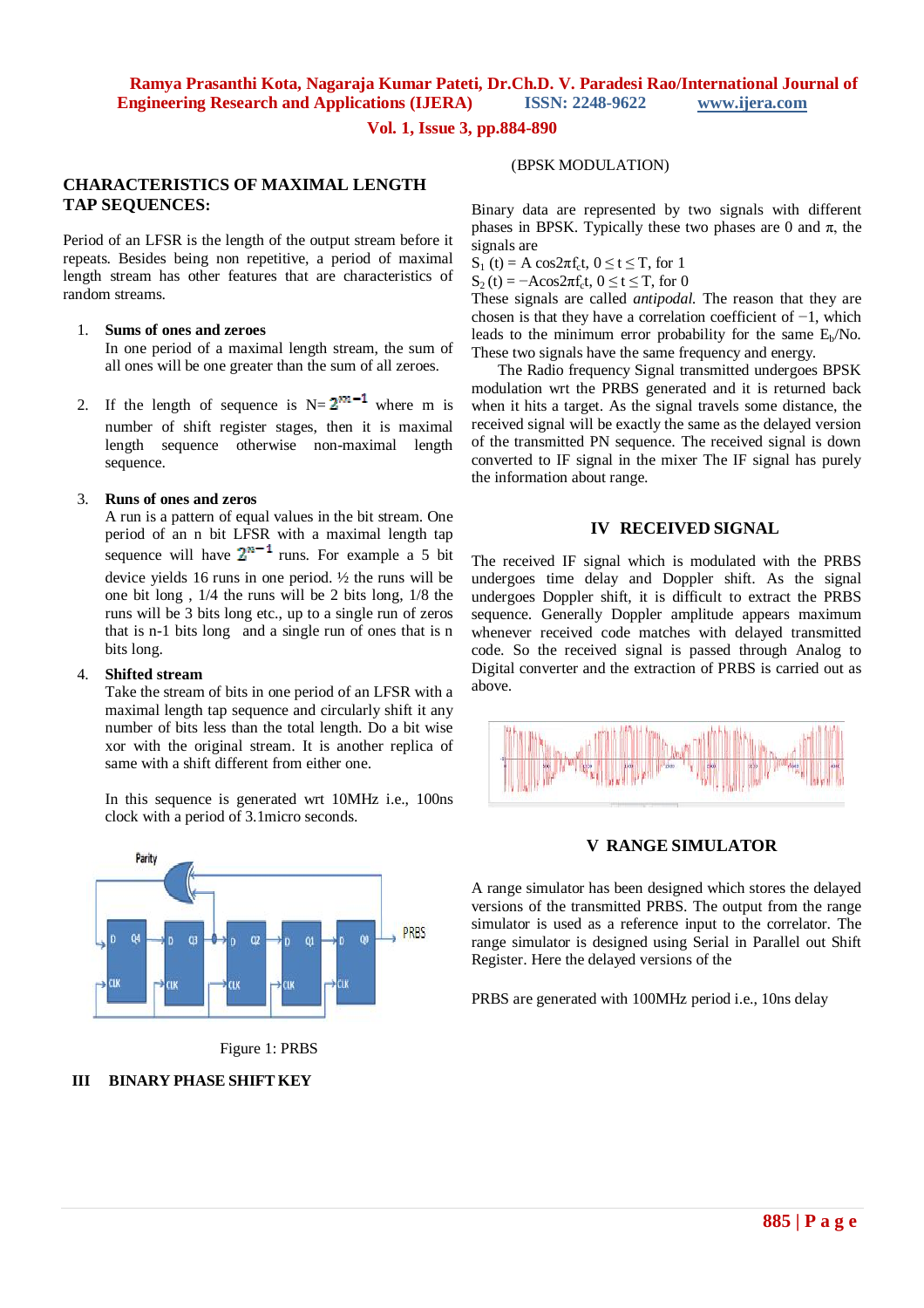**Vol. 1, Issue 3, pp.884-890**



### **VI CORRELATION LOGIC**

Correlation process is carried out for the Pseudo Random Binary sequence retrieved with the delayed versions of the reference sequence from the range simulator. It performs equivalence checking using XNOR operation of the both the inputs of the correlator and accumulate the number of matches. If the count is greater than the threshold then it is considered for peak detection. The threshold is set by loop back testing i.e., just by transmitting and receiving the PRBS alone and by performing the correlation. The maximum number of matches in this case is taken as threshold. The peak detected is valid when peak is continuously detected more than thrice. Then the delay is noted down and the closeness of the target to Radar is calculated.

## **ALGORITHM:**

### **Explanation:**

- **1.** The received IF signal is passed through ADC.
- **2.** Whenever the IF signal amplitude is maximum (i.e., higher than the threshold which is set by trial and error procedure), then PRBS bit of the received signal is 1 otherwise 0. This logic is used for retrieving the PRBS of the received signal.
- **3.** The PRBS retrieved is digitally correlated (compare bit by bit and increment the number of matches) with the transmitted PRBS and also its delayed versions. The process is continued till the completion of one period. If the count is greater than the threshold considered, then it is taken as valid detection.
- **4.** If this valid detection is observed more than thrice then the delay of the reference PRBS is noted down to calculate the range.



 **Flow chart for correlation logic**

## **VII DIGITAL CORRELATOR**

The digital correlator designed performs the correlation of the received PRBS with the delayed versions of the transmitted PRBS. This correlator has the capability of detecting target within the range of 45 mts with 3 mts resolution. So totally sixteen correlation logics are incorporated in the design and they perform their process parallely and the correlation logic with valid peak detection is taken and the delay of the reference PRBS of the respective logic is noted down to calculate range.

The figure 3 below illustrates the concept of digital correlation with five correlation logics i.e., correlation of received PRBS with five delayed versions of transmitted PRBS

| Notation: | $\mathbf{T}_{\mathbf{v}}$ | <b>Contract Contract</b> | Transmitted                                                 |
|-----------|---------------------------|--------------------------|-------------------------------------------------------------|
|           | Ta                        |                          | $(i * d)$ ns delayed version of<br><b>Transmitted PRBS.</b> |

Where  $i=0$  to 15 and  $d=10$ ns delay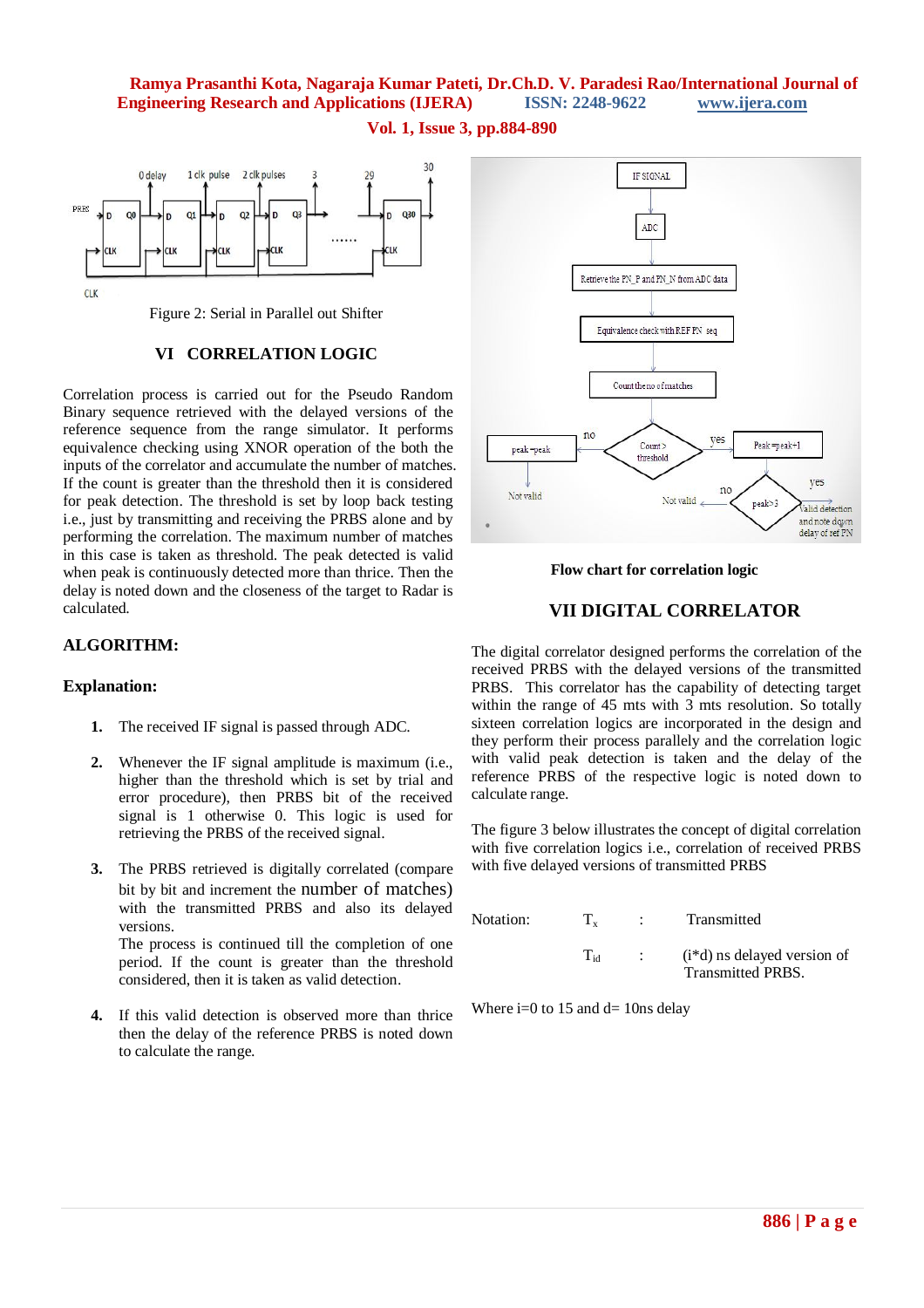## **Vol. 1, Issue 3, pp.884-890**



Figure 3: Block Diagram of Digital Correlator with five correlation logics.

#### **VIII RANGE**

The range can be calculated using the formula,

Range = 
$$
c\frac{r}{2}
$$

Where  $\tau$  is the delay noted after digital correlation and c is the velocity of electromagnetic radiation.

### **IX SIMULATION RESULTS AND DISCUSSION**

### **PRBS GENERATION:**

The simulation shows the 31bit PRBS (PN\_SEQ) generated wrt 10MHz clock i.e., 100ns with a period of 3.1 micro seconds.

Sequence generated is 1111100110100100001010111011000.



Figure 4: Simulation Results of PRBS generation

### **RANGE SIMULATOR:**

Here SRL IN is the PRBS generated and PN\_REF is a 31 bit parallel data with each bit indicating the delayed versions of the generated PRBS wrt the clk.





### **RECEIVED PRBS**:

The received PRBS (PN\_POS) shown is 280ns delayed version of transmitted PRBS (PN\_SEQ) which is retrieved from ADC samples of IF signal.

|                                               | processing time - 280.0 ns                                                                              |      |
|-----------------------------------------------|---------------------------------------------------------------------------------------------------------|------|
| <b>Current Simulation</b><br>Time: 661.565 us | 2 <sub>118</sub><br><b>US</b><br>$3 \, \text{ms}$<br>5 <sub>118</sub><br>6 IIS<br>4 U.S.<br><b>TIIS</b> | 8 us |
| MPN_SEQ                                       |                                                                                                         |      |
| <b>U</b> PN_POS                               |                                                                                                         |      |

Figure 6: Received PRBS

## **CORRELATION LOGIC OUTPUT:**

| PN P<br>PN REF<br>Compare1 | : Received PRBS<br>: Reference PRBS from Range simulator<br>: Equivalence checking (XNOR operation)<br>of PN P and PN REF. |
|----------------------------|----------------------------------------------------------------------------------------------------------------------------|
| Sum1                       | : Counter logic accumulating the number of<br>matches wrt W_CLK_100MHz.                                                    |
| <b>CORR VALID</b>          | : Active high when sum1 reaches maximum<br>Limit.                                                                          |
| CORR OUT<br>PEAK           | : Identical to maximum value in sum1<br>: Counts the number of valid correlations                                          |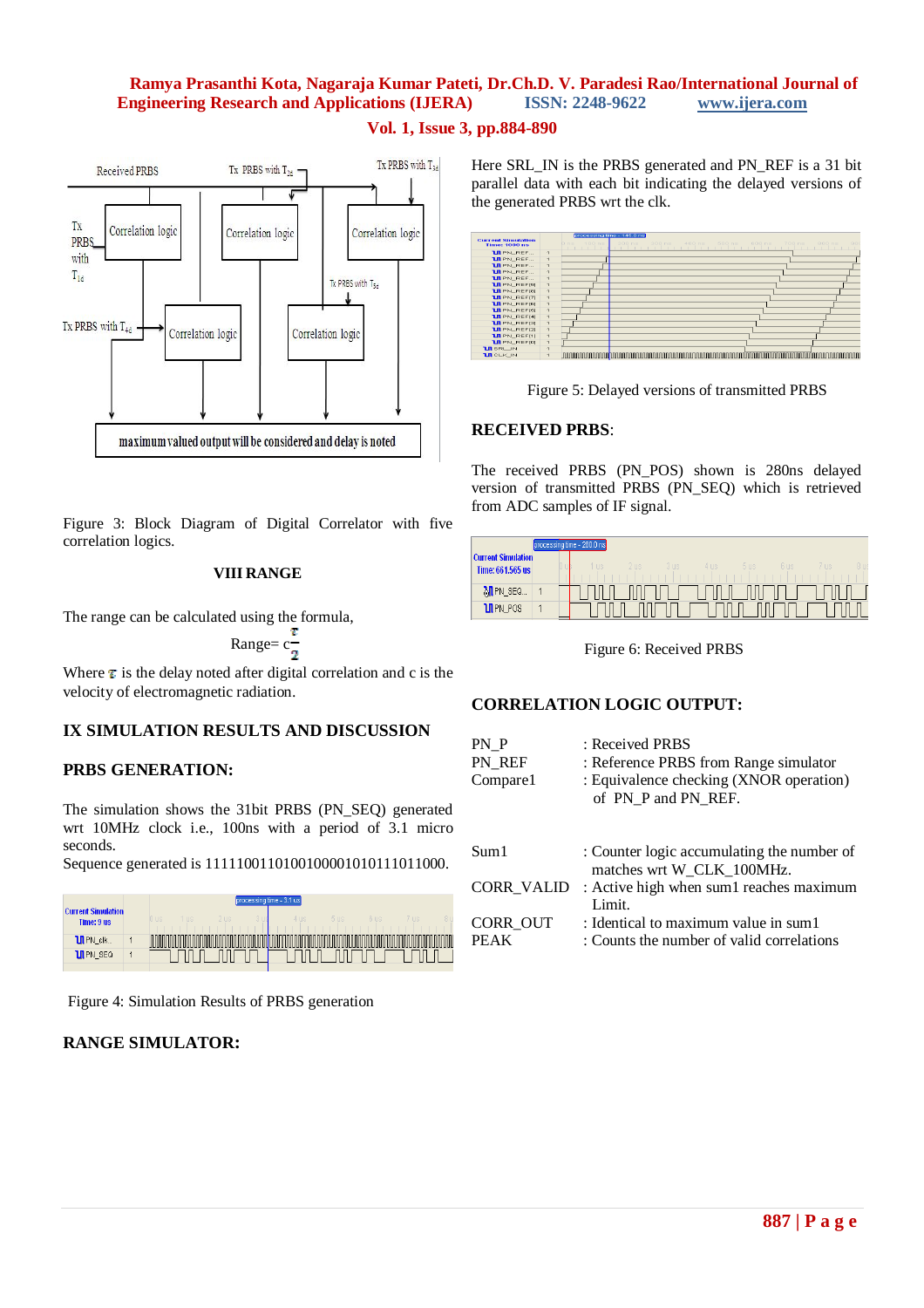**Vol. 1, Issue 3, pp.884-890**

|                                          |                | processing time - 9075.0 ns              |                      |                      |                |
|------------------------------------------|----------------|------------------------------------------|----------------------|----------------------|----------------|
| <b>Current Simulation</b><br>Time: 11 us |                | $2$ us<br>3us<br>1 <sub>us</sub><br>Jus. | $4 \text{us}$<br>5us | 7 us<br>8 us<br>6 us | 10 us 11 us    |
| <b>UI</b> CLK_100MHz                     | 1              |                                          |                      |                      |                |
| $U$ PN $P$                               | $\theta$       |                                          |                      |                      |                |
| <b>LIPN REF</b>                          | $\theta$       |                                          |                      |                      |                |
| <b>UI</b> CORR_RESE                      | $\theta$       |                                          |                      |                      |                |
| MCOMPARE1                                | 1              |                                          |                      |                      |                |
| <b>E &amp; SUM1[8:0]</b>                 | $\overline{3}$ |                                          |                      |                      |                |
| $\Box$ $\partial$ i[8:0]                 | 9              |                                          |                      |                      |                |
| MCORR_VALID                              | 0              |                                          |                      |                      |                |
| <b>EI &amp; CORR_OUT</b>                 | 286            | $\Omega$                                 | 286                  | 285                  | 286            |
| <b>B</b> & PEAK(8:0)                     | 3              | $\theta$                                 |                      | $\overline{2}$       | $\overline{3}$ |

Figure 7: Correlation logic

## **RANGE ESTIMATION:**



Figure 8: Range Estimator Output

# **X SYNTHESIS RESULTS**

## **PRBS:**



Figure 9: Pseudo Random Binary Sequence **RANGE SIMULATOR:**



Figure 10: Range Simulator

**DIGITAL CORRELATOR:**





# **TOP MODULE:**

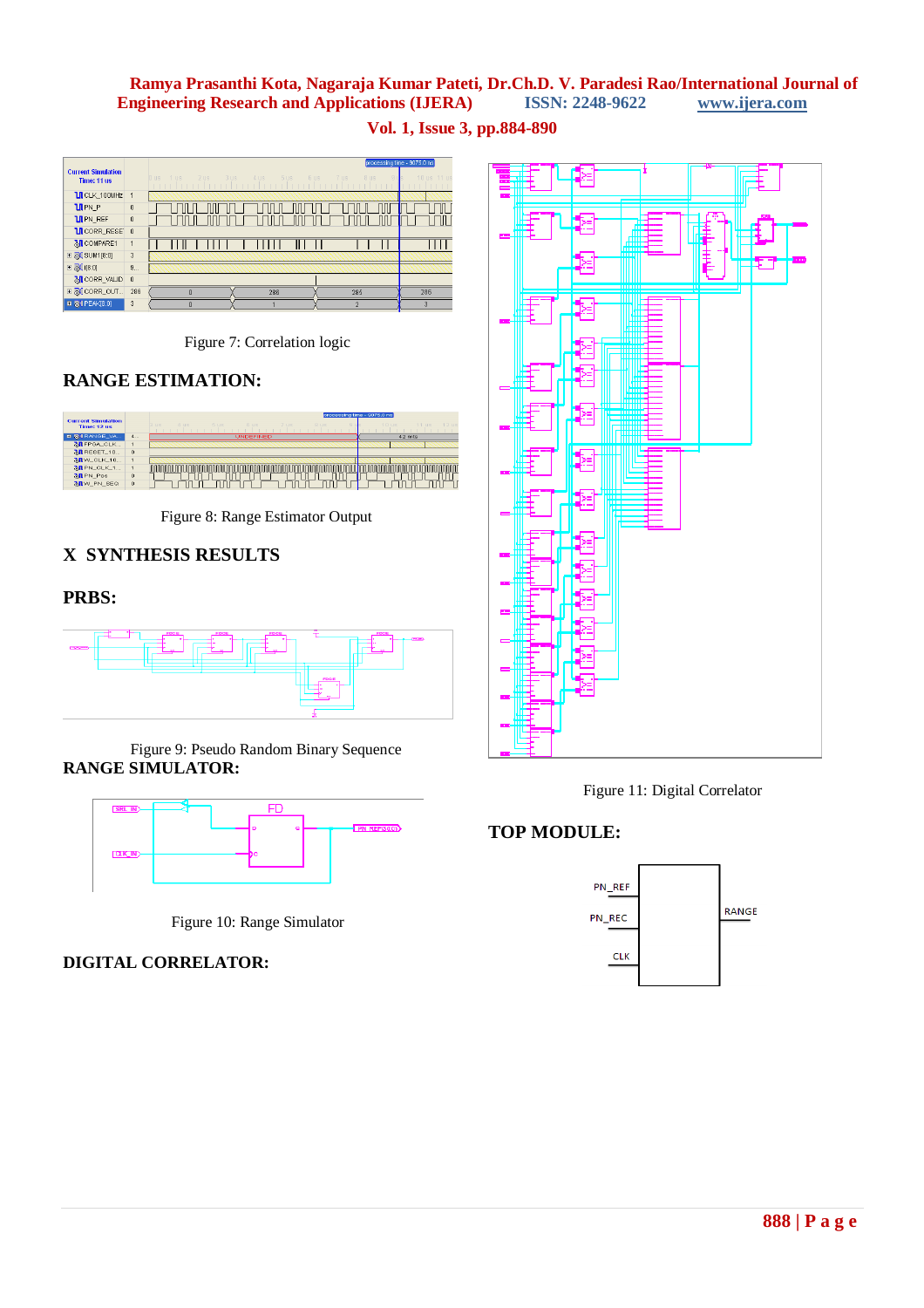### **Vol. 1, Issue 3, pp.884-890**



Figure 13: TOP MODULE INTERNAL VIEW

#### **XI SYNTHESIS REPORTS**

## **DEVICE UTILISATION SUMMARY:**

| <b>Device Utilization Summary (estimated values)</b> | H           |                  |                    |
|------------------------------------------------------|-------------|------------------|--------------------|
| <b>Logic Utilization</b>                             | <b>Used</b> | <b>Available</b> | <b>Utilization</b> |
| Number of Slices                                     | 1145        | 15360            | 7%                 |
| Number of Slice Flip Flops                           | 846         | 30720            | $2\%$              |
| Number of 4 input LUTs                               | 2095        | 30720            | 6%                 |
| Number of bonded IOBs                                | 88          | 448              | 19%                |
| Number of<br>FIFO16/RAMB16s                          | 3           | 192              | $1\%$              |
| Number of GCLKs                                      | 3           | 32               | 9%                 |

Figure 14: Device Utilisation Summary

#### **TIMING REPORT:**

Speed Grade: -10

Minimum period: 5.304ns (Maximum Frequency: 188.541MHz) Minimum input arrival time before clock: 4.974ns Maximum output required time after clock: 4.737ns Maximum combinational path delay: No path found

## **HDL SYNTHESIS REPORT:**

| Macro Statistics<br># ROMs<br>: 1<br>: 1<br>16x81-bit ROM<br>: 32<br># Adders/Subtractors<br>: 32<br>9-bit adder<br>64<br># Counters<br>$\mathbf{r}$<br>64<br>9-bit up counter<br>÷.<br>: 54<br># Registers<br>: 18<br>1-bit register<br>: 2<br>31-bit register<br>$\pm$ 1<br>4-bit register<br>: 33<br>9-bit register<br># Latches<br>$\pm$ 1<br>81-bit latch<br>: 1<br>: 63<br># Comparators<br>: 31<br>9-bit comparator greatequal<br>16<br>9-bit comparator greater<br>16<br>9-bit comparator less<br>: 2<br># Multiplexers<br>$\cdot$ 2<br>1-bit 16-to-1 multiplexer<br># Xors<br>: 34<br>34<br>1-bit xor2 | HDL Synthesis Report |  |  |  |
|-----------------------------------------------------------------------------------------------------------------------------------------------------------------------------------------------------------------------------------------------------------------------------------------------------------------------------------------------------------------------------------------------------------------------------------------------------------------------------------------------------------------------------------------------------------------------------------------------------------------|----------------------|--|--|--|
|                                                                                                                                                                                                                                                                                                                                                                                                                                                                                                                                                                                                                 |                      |  |  |  |
|                                                                                                                                                                                                                                                                                                                                                                                                                                                                                                                                                                                                                 |                      |  |  |  |
|                                                                                                                                                                                                                                                                                                                                                                                                                                                                                                                                                                                                                 |                      |  |  |  |
|                                                                                                                                                                                                                                                                                                                                                                                                                                                                                                                                                                                                                 |                      |  |  |  |
|                                                                                                                                                                                                                                                                                                                                                                                                                                                                                                                                                                                                                 |                      |  |  |  |
|                                                                                                                                                                                                                                                                                                                                                                                                                                                                                                                                                                                                                 |                      |  |  |  |
|                                                                                                                                                                                                                                                                                                                                                                                                                                                                                                                                                                                                                 |                      |  |  |  |
|                                                                                                                                                                                                                                                                                                                                                                                                                                                                                                                                                                                                                 |                      |  |  |  |
|                                                                                                                                                                                                                                                                                                                                                                                                                                                                                                                                                                                                                 |                      |  |  |  |
|                                                                                                                                                                                                                                                                                                                                                                                                                                                                                                                                                                                                                 |                      |  |  |  |
|                                                                                                                                                                                                                                                                                                                                                                                                                                                                                                                                                                                                                 |                      |  |  |  |
|                                                                                                                                                                                                                                                                                                                                                                                                                                                                                                                                                                                                                 |                      |  |  |  |
|                                                                                                                                                                                                                                                                                                                                                                                                                                                                                                                                                                                                                 |                      |  |  |  |
|                                                                                                                                                                                                                                                                                                                                                                                                                                                                                                                                                                                                                 |                      |  |  |  |
|                                                                                                                                                                                                                                                                                                                                                                                                                                                                                                                                                                                                                 |                      |  |  |  |
|                                                                                                                                                                                                                                                                                                                                                                                                                                                                                                                                                                                                                 |                      |  |  |  |
|                                                                                                                                                                                                                                                                                                                                                                                                                                                                                                                                                                                                                 |                      |  |  |  |
|                                                                                                                                                                                                                                                                                                                                                                                                                                                                                                                                                                                                                 |                      |  |  |  |
|                                                                                                                                                                                                                                                                                                                                                                                                                                                                                                                                                                                                                 |                      |  |  |  |
|                                                                                                                                                                                                                                                                                                                                                                                                                                                                                                                                                                                                                 |                      |  |  |  |
|                                                                                                                                                                                                                                                                                                                                                                                                                                                                                                                                                                                                                 |                      |  |  |  |
|                                                                                                                                                                                                                                                                                                                                                                                                                                                                                                                                                                                                                 |                      |  |  |  |

#### **XII CONCLUSION**

The algorithm was designed using Verilog coding and implemented in Xilinx Vertex 4 FPGA.By implementing this proposed technique, location of any object within 45mts can be found with a range resolution of 3mts. This particular algorithm can be implemented within a short span of time i.e., 9micro seconds. Even if the target is in motion it is not possible for the target to move more than 45 mts in any direction and hence the closeness can be detected easily.

#### **ACKNOWLEDGMENT**

 We owe our sincere thanks to the academia of Aurora's Engineering College for permitting us to pursue the subject study. The technical guidance that we derived from Dr.Ch.D.V.Paradesi Rao enabled us to accomplish this task. And we owe our sincere thanks for the same. The presentation of this article could be a reality with the valuable technical input accorded from time to time.

#### **REFERENCES**

1. M. Skolnik, Introduction to Radar Systems, 2nd edition, McGraw-Hill, 1980.